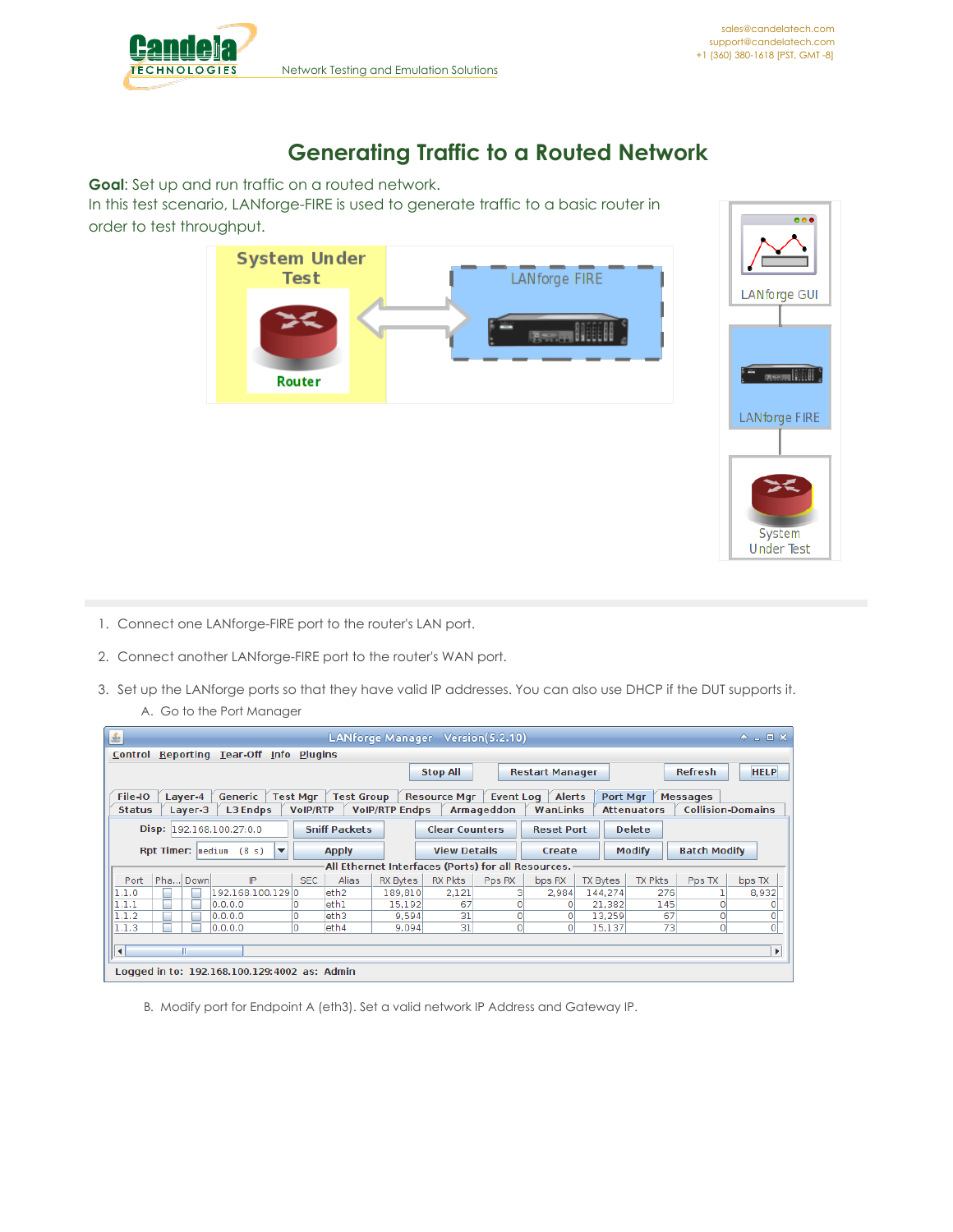| 區                                       |                                       |                                                                                  | eth3 (ubuntu) Configure Settings                                                            |                            |                          |                                                                                | $A - I X$                             |
|-----------------------------------------|---------------------------------------|----------------------------------------------------------------------------------|---------------------------------------------------------------------------------------------|----------------------------|--------------------------|--------------------------------------------------------------------------------|---------------------------------------|
|                                         | Current:                              | Driver Info: Port Type: Ethernet Driver: e1000(7.3.21-k8-NAPI) Bus: 0000:00:0a.0 | <b>Port Status Information</b><br>LINK-UP 1000bt-FD AUTO-NEGOTIATE Flow-Control TSO GSO GRO |                            |                          |                                                                                |                                       |
|                                         |                                       |                                                                                  | <b>Port Configurables</b>                                                                   |                            |                          |                                                                                |                                       |
| <b>Enable</b><br>$V$ Set IP Info        |                                       |                                                                                  | <b>General Interface Settings</b>                                                           |                            |                          | Port Rates<br>$\bigcirc$ 10bt-HD                                               | <b>Advertise Ra</b>                   |
| $V$ Set IP6 Info<br>Set IF Down         | $DHCP-IPv6$                           | <b>DHCP Release</b>                                                              | $\Box$ Down                                                                                 | Aux-Mgt                    |                          | $\bigcirc$ 10bt-FD<br>$\bigcirc$ 100bt-HD<br>$\bigcirc$ 100bt-FD               | $\nu$ 10bt-HD<br>$\nu$ 10bt-FD        |
| Set MAC<br>Set TX O Len                 | $DHCP-IPv4$<br><b>DNS Servers:</b>    | Secondary-IPs<br><b>BLANK</b>                                                    | <b>DHCP Client ID:</b><br>Peer IP:                                                          | <b>None</b><br><b>NA</b>   | $\overline{\mathbf{v}}$  | $\bigcirc$ 1000-FD<br>$\bigcirc$ 10G-FD<br>@ Autonegotiate                     | $\nu$ 100bt-HD<br>$\nu$ 100bt-FD      |
| $\Box$ Set MTU<br>□ Set Offload         | <b>IP Address:</b><br><b>IP Mask:</b> | 192.168.2.102<br>255.255.255.0                                                   | <b>Global IPv6:</b><br>Link IPv6:                                                           | <b>AUTO</b><br><b>AUTO</b> |                          | $\Box$ Renegotiate                                                             | $\nu$ 1000-FD<br>$\Box$ 10G-FD        |
| Set Rate Info<br>Set PROMISC            | Gateway IP:<br>Alias:                 | 192.168.2.1                                                                      | IPv6 GW:<br>MTU:                                                                            | <b>AUTO</b><br>1500        |                          | Restart Xcvr<br><b>PROMISC</b>                                                 | <b>☑ Flow-Control</b><br>Offload-     |
| Set Rx-All/FCS<br>Set Bypass            | <b>MAC Addr:</b><br>Br Cost:          | 08:00:27:25:65:63<br>lgnore                                                      | <b>TX O Len</b><br>Priority:                                                                | 1000<br>lignore            | $\overline{\mathbf{v}}$  | $\Box$ RX-ALL<br>$\Box$ RX-FCS                                                 | <b>ØTSO Enabled</b><br>□ UFO Enabled  |
| Set Bridge Info<br>Set CPU Mask         | <b>Rpt Timer:</b>                     | median (8 s)<br>$\overline{\phantom{a}}$<br><b>NO-SET</b>                        | Watchdog:                                                                                   | <b>NONE</b>                |                          | <b>Bypass NOW!</b>                                                             | <b>☑ GSO Enabled</b><br>□ LRO Enabled |
| -Services-<br>$\Box$ HTTP<br>$\Box$ FTP | <b>CPU Mask:</b>                      | ÷                                                                                | WiFi Bridge:                                                                                |                            | $\overline{\phantom{a}}$ | <b>Bypass Power-UP</b><br><b>Bypass Power-DOWN</b><br><b>Bypass Disconnect</b> | <b>Ø</b> GRO Enabled                  |
|                                         | <b>Print</b>                          | <b>View Details</b>                                                              | Probe<br><b>Sync</b>                                                                        | <b>Apply</b>               |                          | <b>OK</b><br>Cancel                                                            |                                       |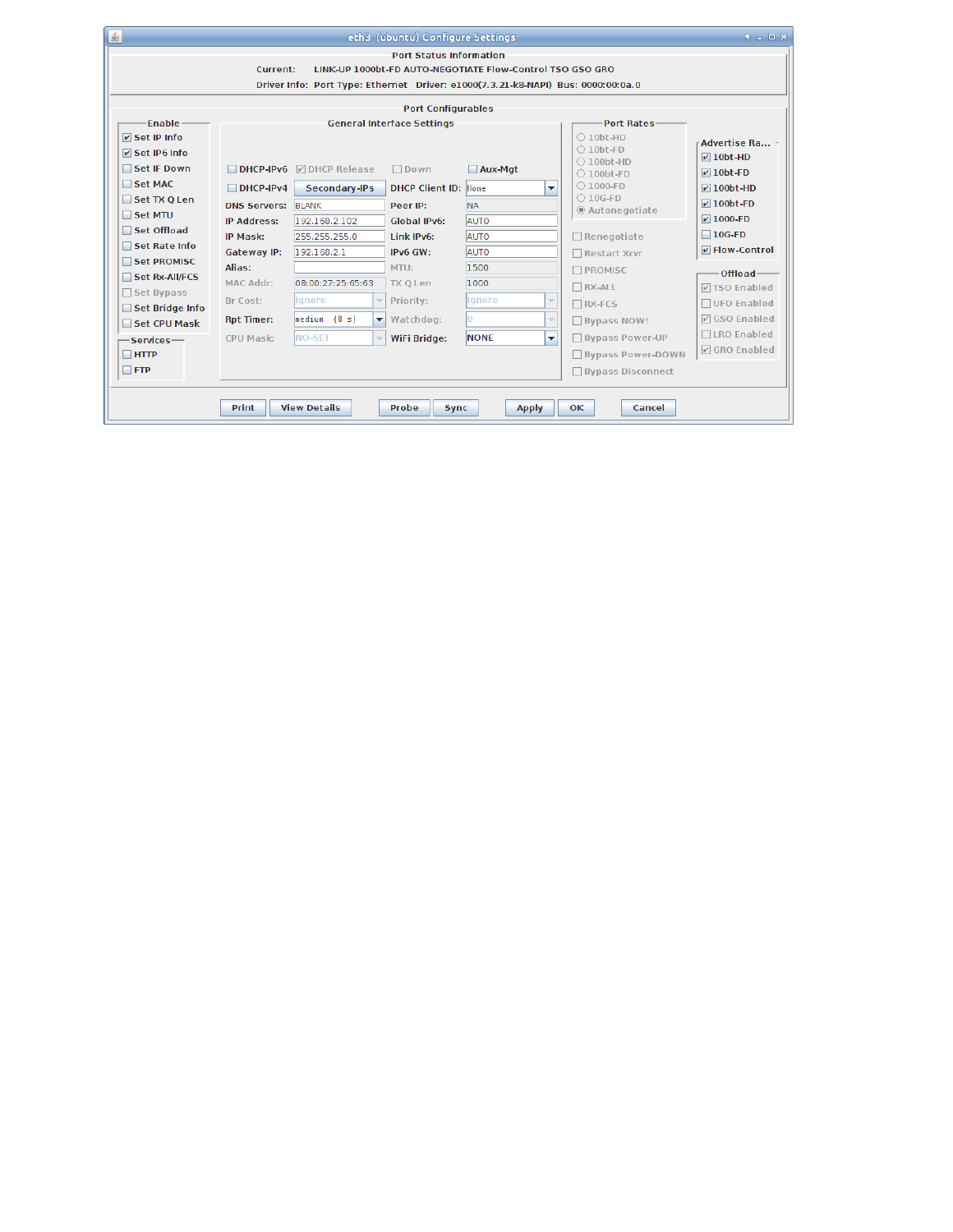C. Modify port for Endpoint B (eth4). Set a valid network IP Address and Gateway IP.

| 鱼                             |                           |                                             | eth4 (ubuntu) Configure Settings  |                                                                                  |                                           | $+ - 1$ $\times$      |
|-------------------------------|---------------------------|---------------------------------------------|-----------------------------------|----------------------------------------------------------------------------------|-------------------------------------------|-----------------------|
|                               | Current:                  |                                             | <b>Port Status Information</b>    | LINK-UP 1000bt-FD AUTO-NEGOTIATE Flow-Control TSO GSO GRO                        |                                           |                       |
|                               |                           |                                             |                                   | Driver Info: Port Type: Ethernet Driver: e1000(7.3.21-k8-NAPI) Bus: 0000:00:09.0 |                                           |                       |
|                               |                           |                                             | <b>Port Configurables</b>         |                                                                                  |                                           |                       |
| Enable <sup>®</sup>           |                           |                                             | <b>General Interface Settings</b> |                                                                                  | <b>Port Rates-</b>                        |                       |
| $V$ Set IP Info               |                           |                                             |                                   |                                                                                  | $\bigcirc$ 10bt-HD                        | <b>Advertise Ra</b> - |
| $V$ Set IP6 Info              |                           |                                             |                                   |                                                                                  | $\bigcirc$ 10bt-FD<br>$\bigcirc$ 100bt-HD | $V$ 10bt-HD           |
| Set IF Down                   | $DHCP-IPv6$               | <b>DICP Release</b>                         | $\Box$ Down                       | Aux-Mat                                                                          | $\bigcirc$ 100bt-FD                       | $\nu$ 10bt-FD         |
| Set MAC                       | $DHCP-IPv4$               | Secondary-IPs                               | <b>DHCP Client ID: None</b>       | $\overline{\phantom{0}}$                                                         | $\bigcirc$ 1000-FD                        | $\nu$ 100bt-HD        |
| Set TX Q Len                  | <b>DNS Servers: BLANK</b> |                                             | Peer IP:                          | <b>NA</b>                                                                        | $O$ 10G-FD<br>C Autonegotiate             | $\nu$ 100bt-FD        |
| Set MTU                       | <b>IP Address:</b>        | 172.16.1.103                                | <b>Global IPv6:</b>               | AUTO                                                                             |                                           | $V$ 1000-FD           |
| □ Set Offload                 | <b>IP Mask:</b>           | 255.255.255.0                               | Link IPv6:                        | <b>AUTO</b>                                                                      | $\Box$ Renegotiate                        | $\Box$ 10G-FD         |
| Set Rate Info                 | Gateway IP:               | 172.16.1.1                                  | IPv6 GW:                          | <b>AUTO</b>                                                                      | <b>□ Restart Xcvr</b>                     | $V$ Flow-Control      |
| Set PROMISC<br>Set Rx-All/FCS | Alias:                    |                                             | MTU:                              | 1500                                                                             | <b>T</b> PROMISC                          | Offload-              |
| □ Set Bypass                  | <b>MAC Addr:</b>          | 08:00:27:ae:e4:72                           | <b>TX Q Len</b>                   | 1000                                                                             | $\Box$ RX-ALL                             | <b>MTSO Enabled</b>   |
| Set Bridge Info               | Br Cost:                  | lanore<br>$\overline{\phantom{a}}$          | Priority:                         | lignore<br>v                                                                     | $\Box$ RX-FCS                             | $\Box$ UFO Enabled    |
| Set CPU Mask                  | <b>Rpt Timer:</b>         | medium<br>(8 s)<br>$\overline{\phantom{a}}$ | Watchdog:                         | o<br>$\overline{\phantom{a}}$                                                    | <b>□Bypass NOW!</b>                       | <b>V</b> GSO Enabled  |
| $-$ Services $-$              | <b>CPU Mask:</b>          | <b>NO-SET</b><br>$\overline{\phantom{a}}$   | <b>WiFi Bridge:</b>               | <b>NONE</b><br>$\overline{\mathbf{v}}$                                           | <b>Bypass Power-UP</b>                    | □LRO Enabled          |
| $\Box$ HTTP                   |                           |                                             |                                   |                                                                                  | <b>Bypass Power-DOWN</b>                  | <b>☑</b> GRO Enabled  |
| $\Box$ FTP                    |                           |                                             |                                   |                                                                                  | <b>Bypass Disconnect</b>                  |                       |
|                               |                           |                                             |                                   |                                                                                  |                                           |                       |
|                               | <b>Print</b>              | <b>View Details</b>                         | Probe<br><b>Sync</b>              | <b>Apply</b>                                                                     | <b>OK</b><br>Cancel                       |                       |

D. Verify the port configuration

| $\frac{1}{2}$                                                  | <b>LANforge Manager</b>                            | Version(5.2.10)                               | $+$ $  \times$                                 |
|----------------------------------------------------------------|----------------------------------------------------|-----------------------------------------------|------------------------------------------------|
| Reporting Tear-Off Info Plugins<br><b>Control</b>              |                                                    |                                               |                                                |
|                                                                | <b>Stop All</b>                                    | <b>Restart Manager</b>                        | <b>Refresh</b><br><b>HELP</b>                  |
| File-IO<br>Generic   Test Mar  <br>Laver-4                     | <b>Test Group</b><br>Resource Mar                  | <b>Event Log</b><br><b>Alerts</b><br>Port Mar | <b>Messages</b>                                |
| <b>L3 Endps</b><br><b>VoIP/RTP</b><br><b>Status</b><br>Layer-3 | <b>VoIP/RTP Endps</b>                              | Armageddon<br>WanLinks                        | <b>Attenuators</b><br><b>Collision-Domains</b> |
| Disp: 192.168.100.27:0.0                                       | <b>Sniff Packets</b>                               | <b>Clear Counters</b><br><b>Reset Port</b>    | <b>Delete</b>                                  |
| Rpt Timer: $ $ medium $(8 s)$<br>▼                             | <b>Apply</b>                                       | <b>View Details</b><br>Create                 | <b>Batch Modify</b><br><b>Modify</b>           |
|                                                                | All Ethernet Interfaces (Ports) for all Resources. |                                               |                                                |
| Pha Down<br><b>SEC</b><br>IP<br>Port                           | <b>Alias</b><br><b>RX Bytes</b><br><b>RX Pkts</b>  | <b>TX Bytes</b><br>Pps RX<br>bps RX           | <b>TX Pkts</b><br>Collis<br>Pps TX<br>bps TX   |
| 1.1.0<br>192.168.100.129 $ 0\rangle$                           | eth <sub>2</sub><br>682.954<br>6,865               | 4,110 1,370,419                               | 2,297<br>9,827                                 |
| 1.1.1<br>0.0.0.0                                               | eth1<br>67<br>15,192                               | 21,382                                        | 145                                            |
| lo.<br>1.1.2<br>192.168.2.102                                  | 59<br>eth3<br>16,407                               | 21.575                                        | 107<br>$\Omega$                                |
| 1.1.3<br>۱o<br>172.16.1.103                                    | leth4<br>46<br>13,085                              | $\Omega$<br>٥I<br>22.648                      | 0 <br>110<br>O                                 |
| $\left  \cdot \right $                                         |                                                    |                                               |                                                |
| Logged in to: 192.168.100.129:4002 as: Admin                   |                                                    |                                               |                                                |

For more information see LANforge User's Guide: [Ports\(Interfaces\)](http://www.candelatech.com/lfgui_ug.php#port)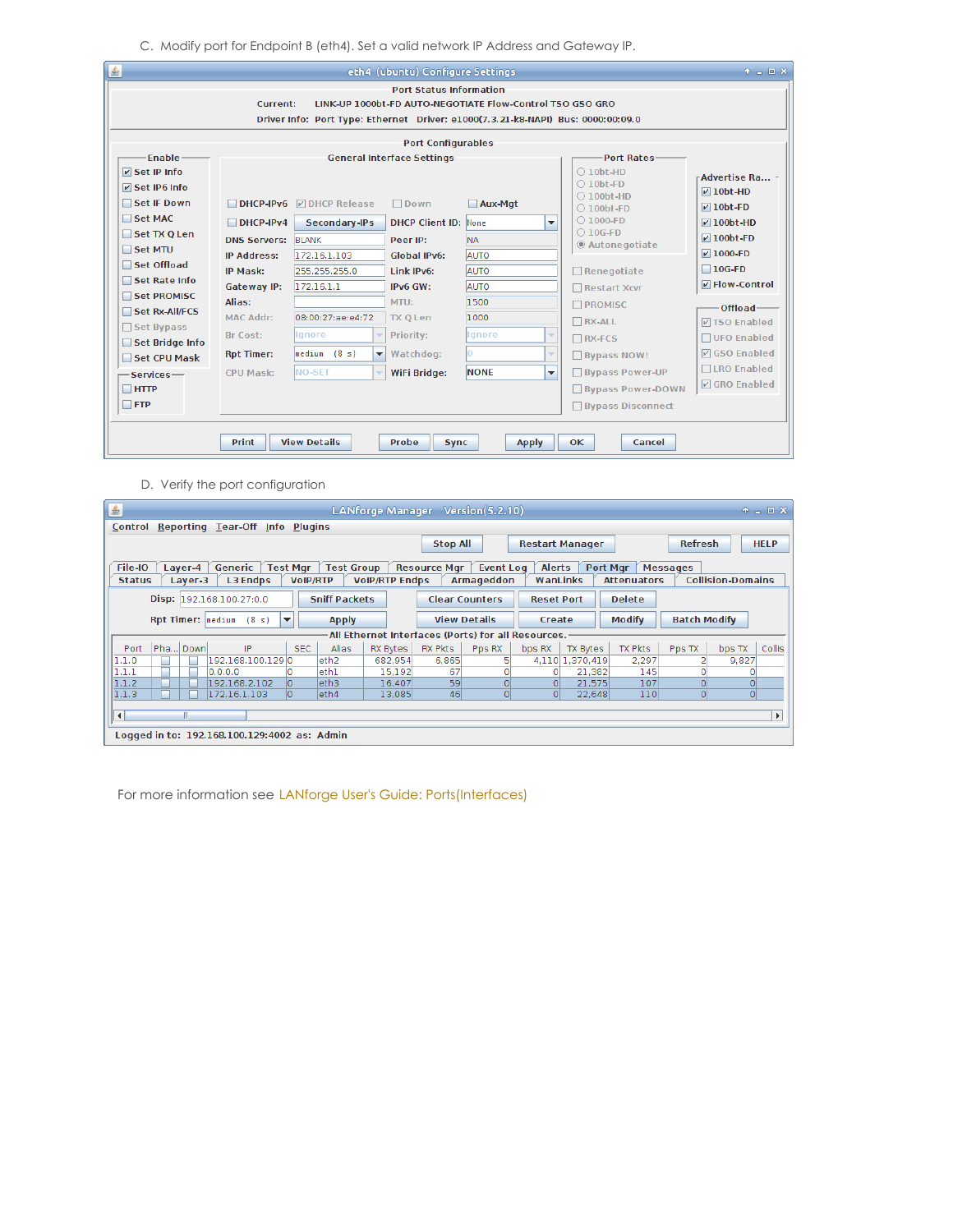- 4. Create a Layer-3 connection using the two configured ports.
	- A. Go to the **Layer-3** tab

| <b>Card I</b><br><b>Call Ave.</b>                                                                                                                   |
|-----------------------------------------------------------------------------------------------------------------------------------------------------|
| $\circ$<br>$\odot$ $\odot$ $\odot$<br><b>LANforge Manager</b><br>Version(5.4.3)                                                                     |
| Reporting Windows<br>Info Tests<br>Control                                                                                                          |
| Refresh<br>Chamber View<br><b>HELP</b><br>Stop All<br>Restart Manager                                                                               |
| WanLinks<br><b>Status</b><br>Port Mgr<br>L3 Endps<br>Layer 4-7<br>Resource Mgr<br>Alerts<br>Warnings<br>Wifi-Messages<br>Layer-3<br>Messages<br>$+$ |
| Select All<br>Clear<br>Start $+$<br>$Stop -$<br>Quiesce<br>Rpt Timer: fast<br>Go Test Manager all<br>(1 s)<br>$\blacktriangledown$                  |
| Delete<br>Modify<br>$\blacktriangledown$ Go<br>$ 0 - 500 $<br>Display<br>Create<br>View                                                             |
| Cross Connects for Selected Test Manager-                                                                                                           |
| Rx Drop % A Rx Drop % B Drop Pkts A Drop Pkts<br>Pkt Rx B<br>State<br>Pkt Rx A<br><b>Bps Rx A</b><br>Bps Rx B<br>Name<br>Type                       |
|                                                                                                                                                     |
|                                                                                                                                                     |
|                                                                                                                                                     |
|                                                                                                                                                     |
|                                                                                                                                                     |
|                                                                                                                                                     |
|                                                                                                                                                     |
| $\sqrt{4}$<br>W.<br>$\blacktriangleright$                                                                                                           |
| Logged in to: localhost: 4002 as: Admin<br>2 stations: 21 0 J 0 Ø                                                                                   |

B. Create a new Cross-Connect

| €                                  |                                                     |                          | eth3-eth4 - Create/Modify Cross Connect |                          |              | $+$ $  \times$ |
|------------------------------------|-----------------------------------------------------|--------------------------|-----------------------------------------|--------------------------|--------------|----------------|
| All<br>$+$<br>$\blacksquare$       | <b>Display</b><br><b>Sync</b>                       |                          | <b>Batch-Create</b>                     | <b>Apply</b>             | Cancel<br>OK |                |
| <b>CX Name:</b><br><b>CX Type:</b> | Cross-Connect<br>eth3-eth4<br><b>LANforge / UDP</b> |                          |                                         | ▼                        |              |                |
| <b>Resource:</b>                   | <b>TX Endpoint</b><br>1 (ubuntu)                    | $\overline{\phantom{a}}$ | <b>RX Endpoint</b><br>1 (ubuntu)        | $\overline{\phantom{a}}$ |              |                |
| Port:                              | 2 (eth3)                                            | $\overline{\phantom{a}}$ | 3 (eth4)                                | ▼                        |              |                |
| Min Tx Rate:                       | 6M (6 Mbps)                                         | $\overline{\phantom{a}}$ | $(6$ Mbps $)$<br>6M                     | $\overline{\phantom{a}}$ |              |                |
| <b>Max Tx Rate:</b>                | Same                                                | $\overline{\phantom{a}}$ | <b>Same</b>                             | $\overline{\phantom{a}}$ |              |                |
| Min PDU Size:                      | UDP Pld (1,472 B)                                   | $\overline{\phantom{a}}$ | $ UDP$ Pld $(1, 472 B)$                 | $\overline{\phantom{a}}$ |              |                |
| <b>Max PDU Size:</b>               | Same                                                | $\overline{\phantom{a}}$ | Same                                    | $\overline{\phantom{a}}$ |              |                |
| IP ToS:                            | Best Effort (0)                                     | $\overline{\phantom{a}}$ | Best Effort (0)                         | ▼                        |              |                |
| <b>Pkts To Send:</b>               | Infinite                                            | ▼                        | Infinite                                | ▼                        |              |                |
|                                    |                                                     |                          |                                         |                          |              |                |

C. Verify the new Cross-Connect

For more information see LANforge User's Guid: Layer-3 [Cross-Connects](http://www.candelatech.com/lfgui_ug.php#cx) (FIRE)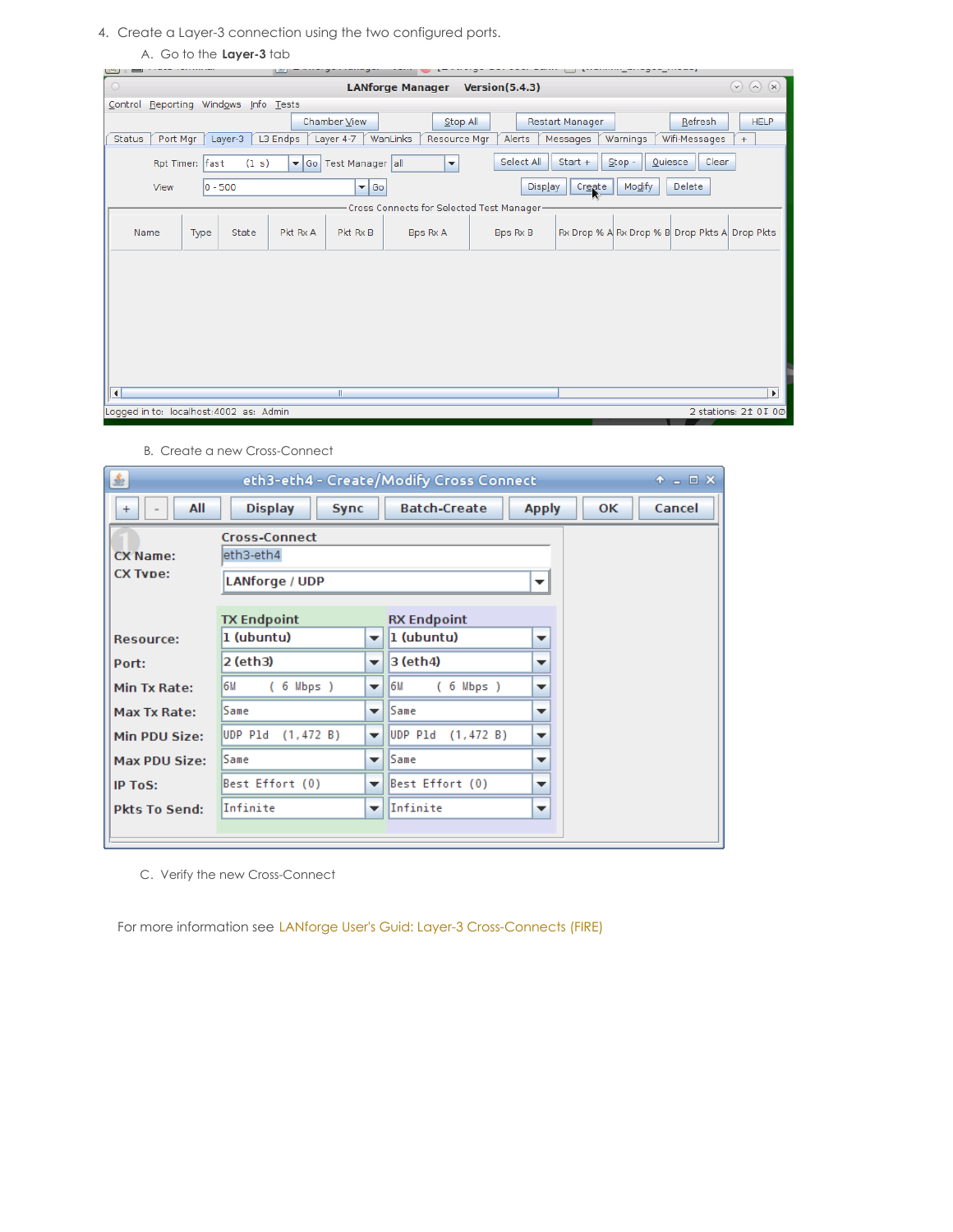- 5. Run traffic and determine router throughput.
	- A. Select the cross-connect on the **Layer-3** tab, click **Start** and then **Display**

| $\frac{1}{2}$            |                        |                            |                                              |                                                    | LANforge Manager Version(5.2.10)         |                          |                   |                                                                                 |                                |                 |                          | $+$ $  \times$   |
|--------------------------|------------------------|----------------------------|----------------------------------------------|----------------------------------------------------|------------------------------------------|--------------------------|-------------------|---------------------------------------------------------------------------------|--------------------------------|-----------------|--------------------------|------------------|
|                          |                        |                            | Control Reporting Tear-Off Info Plugins      |                                                    |                                          |                          |                   |                                                                                 |                                |                 |                          |                  |
|                          |                        |                            |                                              |                                                    |                                          | <b>Stop All</b>          |                   | <b>Restart Manager</b>                                                          |                                |                 | <b>Refresh</b>           | <b>HELP</b>      |
| File-IO<br><b>Status</b> | Laver-4<br>Layer-3     | Generic<br><b>L3 Endps</b> | <b>VoIP/RTP</b>                              | √ Test Mar │ Test Group │ Resource Mar │ Event Log | <b>VoIP/RTP Endps</b>                    | Armageddon               |                   | Alerts<br>WanLinks                                                              | Port Mgr<br><b>Attenuators</b> | <b>Messages</b> | <b>Collision-Domains</b> |                  |
|                          | <b>Rpt Timer: fast</b> | (1 s)                      | $\blacktriangledown$ Go                      | Test Manager all                                   |                                          | $\overline{\phantom{a}}$ | <b>Select All</b> | Start                                                                           | <b>Stop</b>                    |                 | <b>Quiesce</b>           | Clear            |
| <b>View</b>              | $ 0 - 200 $            |                            |                                              | $\blacktriangledown$ Go                            |                                          |                          | <b>Display</b>    | Create                                                                          |                                | <b>Modify</b>   | <b>Delete</b>            |                  |
|                          |                        |                            |                                              |                                                    | Cross Connects for Selected Test Manager |                          |                   |                                                                                 |                                |                 |                          |                  |
| Name                     | Type                   | State                      |                                              |                                                    |                                          |                          |                   | Pkt Tx A->B Pkt Tx A<-B Rate A->B Rate A<-B Rx Drop  Rx Drop  Drop Pkt Drop Pkt |                                |                 | Ava RTT                  | <b>Rpt Timer</b> |
| eth3-eth4 LF/UDP         |                        | <b>Run</b>                 | 98 <sup>1</sup>                              | 98 <sup>1</sup>                                    | 60,583                                   | 60.260                   | 100               | 100                                                                             | 97                             | 98              | $\Omega$                 | 1000             |
|                          |                        |                            |                                              |                                                    |                                          |                          |                   |                                                                                 |                                |                 |                          |                  |
| $\left  \cdot \right $   |                        |                            |                                              |                                                    |                                          |                          |                   |                                                                                 |                                |                 |                          |                  |
|                          |                        |                            | Logged in to: 192.168.100.129:4002 as: Admin |                                                    |                                          |                          |                   |                                                                                 |                                |                 |                          |                  |

B. View the Layer-3 cross-connect display

| $\mathbf{r}$ |                               |                               |                        |                           |                   |                           |                   | Cross Connect: eth2-eth3 Manager: 192.168.100.129 |                         |              |                               |                               |                            |                   |                            | $+$ $  \times$   |
|--------------|-------------------------------|-------------------------------|------------------------|---------------------------|-------------------|---------------------------|-------------------|---------------------------------------------------|-------------------------|--------------|-------------------------------|-------------------------------|----------------------------|-------------------|----------------------------|------------------|
|              |                               |                               | Endpoint: eth2-eth3-A- |                           |                   |                           |                   |                                                   |                         |              |                               | Endpoint: eth2-eth3-B         |                            |                   |                            |                  |
|              |                               | Port                          | <b>Endpoint</b>        | 1: 9026<br>2:2653         | RT-Lat            | 1:11924<br>2:251          | 1W-Lat            | <b>MENSION</b>                                    |                         | Port         | <b>Endpoint</b>               |                               | 1:7761<br>2:3839           | RT-Lat            | 1: 9431<br>2 3052          | 1W-Lat           |
|              | Resource: ubuntu              |                               | 1.1.2.5<br>EID:        | 4:448<br>8:18             | Avg:1<br>0.29     | 4:12<br>8:12              | Avg:0<br>0., 20   | Packets:                                          | <b>Resource: ubuntu</b> |              | 1.1.3.6<br>EID:               |                               | 4:1141<br>8:12             | Avq:1<br>0.28     | 4:302<br>8:11              | Avg:1<br>0.28    |
|              | Port:                         | eth2                          | Min TX: 6 Mbps         | 16:28<br>32:43            |                   | 16:5<br>32.5              |                   | 12649                                             | Port:                   | eth3         | Min TX: 6 Mbps                |                               | 16:36<br>32: 22            |                   | 16:10<br>32:7              |                  |
|              | IP:                           | 192.168.2.102                 | Max TX: 6 Mbps         | 64: 0<br>128:0            |                   | 64: 0<br>129:0            |                   |                                                   | IP:                     | 172.16.1.103 | Max TX: 6 Mbps                |                               | 64: 0<br>128:0             |                   | 64: 0<br>128:0             |                  |
|              | bps TX:                       | 1.192 Mbps                    | RX Rate: 5.049 Mbps    | 256:0<br>512:0<br>1024:0  | $2^{\sim}20$      | 256: 0<br>512:0<br>1024:0 | $2^{\sim}20$      |                                                   | bps TX:                 | 1.146 Mbps   | RX Rate: 5.317 Mbps           |                               | 256: 0<br>512:0<br>1024: 0 | $2^{\sim}20$      | 256: 0<br>512:0<br>1024: 0 | $2^{\sim}20$     |
|              | <b>PPS Tx:</b>                | 98                            | <b>RX Pkts: 12058</b>  | 2049: 0                   | $-2^15$           | 2049:0                    | $-2^{\sim}15$     | Dropped:                                          | <b>PPS Tx:</b>          | 94           | <b>RX Pkts: 12649</b>         |                               | 2049: 0                    | $-2^{\sim}15$     | 2049: 0                    | $-2^15$          |
|              | bps RX:                       | 1.141 Mbps                    | <b>RX Drop: 0</b>      |                           | $-1024$           |                           | $-1024$           | lo                                                | bps RX:                 | 1.198 Mbps   | <b>RX Drop: 0</b>             |                               |                            | $-1024$           |                            | $-1024$          |
|              | Pps RX:                       | 94                            | TX Pkts: 13058         |                           | $-32$<br>$\Omega$ | шп                        | $-32$<br>$\Omega$ |                                                   | Pps RX:                 | 100          | <b>TX Pkts: 12108</b>         |                               |                            | $-32$<br>$\Omega$ |                            | $-32$<br>$\circ$ |
|              | Errors:                       | $\mathbf{0}$                  | LF/UDP<br>Type:        | 1:0                       | <b>Drops</b>      |                           |                   |                                                   | Errors:                 | $\mathbf{0}$ | <b>LF/UDP</b><br>Type:        |                               | 1:0                        | Drops             |                            |                  |
|              | 65.536 Kpps                   |                               |                        | 2:0<br>4:0<br>8:0         | Avg:0             |                           |                   | in a mara an                                      |                         |              |                               | 65.536 Kpps                   | 2:0<br>4:0<br>8:0          | Avg: 0            |                            |                  |
|              | 256 pps -<br>0 <sub>pp1</sub> |                               |                        | 16.0<br>32.0              | 0.0               |                           |                   | Packets:                                          |                         |              |                               | 256 pps                       | 16:0<br>32:0               | 0.0               |                            |                  |
|              | 65.536 Kpps                   |                               |                        | 64: 0<br>128:0            |                   |                           |                   | 12501                                             |                         |              |                               | 0 pps<br><b>65.536 Kpps</b>   | 64: 0<br>128:0             |                   |                            |                  |
|              | 256 pps<br>0 pps              |                               |                        | 256: 0<br>512:0<br>1024:0 | $2^220$           |                           |                   |                                                   |                         |              |                               | 256 pps<br>0 pps              | 256: 0<br>512:0<br>1024: 0 | $2^{\wedge}20$    |                            |                  |
|              | 17.18 Gbps<br>33.554 Mbps     |                               |                        | 2048:0                    | $-2^15$           |                           |                   |                                                   |                         |              |                               | $17.18$ Gbps<br>33.554 Mbps   | 2049: 0                    | $-2^15$           |                            |                  |
|              | 131.072 Kbps -<br>256 bps =   |                               |                        |                           | $-1024$           |                           |                   | Dropped:                                          |                         |              |                               | $-121.072$ Kbps<br>$-256$ bps |                            | $-1024$           |                            |                  |
|              | 0 box                         | RX-Error-Pkts RX-Dropped-Pkts | <b>Rx Throughput</b>   |                           | $-32$             |                           |                   |                                                   | <b>RX-Error-Pkts</b>    |              | RX-Dropped-Pkts Rx Throughput | 0 box                         |                            | $-32$             |                            |                  |
|              |                               |                               |                        |                           | $\circ$           |                           |                   |                                                   |                         |              |                               |                               |                            | $\circ$           |                            |                  |
|              |                               |                               | <b>Pause Display</b>   | <b>Print</b>              |                   | <b>Stop</b>               | <b>Sync</b>       |                                                   | <b>Dynamic Report</b>   | Modify       | Clear                         |                               | Close                      |                   |                            |                  |

For more information see LANforge User's Guid: Layer-3 [Cross-Connect](http://www.candelatech.com/lfgui_ug.php#cx_disp) Display

6. For this example, a low performance router was used to illustrate poor throughput, variable latency, and dropped packets.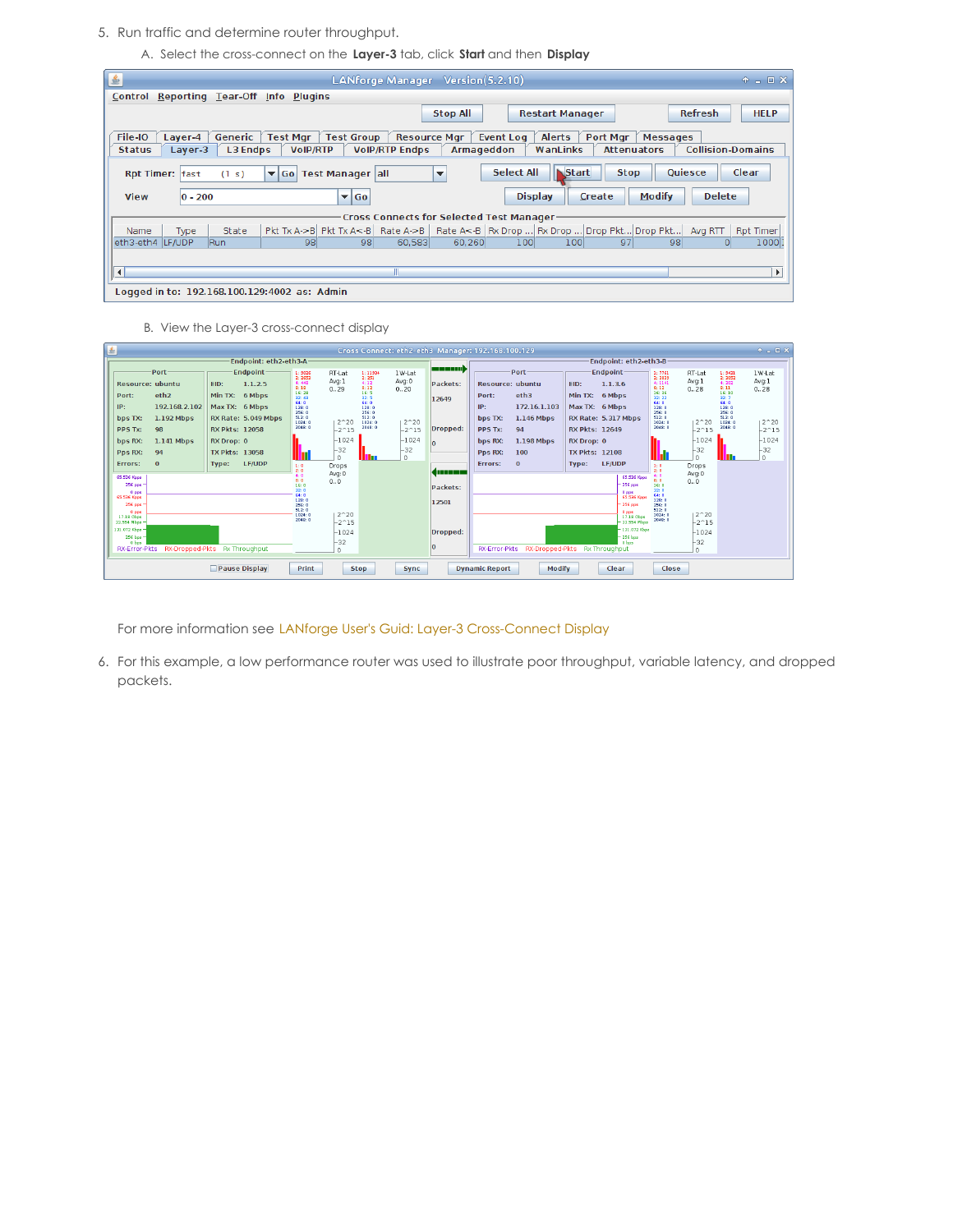A. Go to the L3 Endps tab

| $\left  \underline{\xi} \right $ |                    |                                              |                                               |                   | LANforge Manager Version(5.2.10) |                         |                |                       |                        |                     |        |                             | $+ - 0X$              |
|----------------------------------|--------------------|----------------------------------------------|-----------------------------------------------|-------------------|----------------------------------|-------------------------|----------------|-----------------------|------------------------|---------------------|--------|-----------------------------|-----------------------|
|                                  |                    | Control Reporting Tear-Off Info Plugins      |                                               |                   |                                  |                         |                |                       |                        |                     |        |                             |                       |
|                                  |                    |                                              |                                               |                   |                                  | <b>Stop All</b>         |                |                       | <b>Restart Manager</b> |                     |        | <b>Refresh</b>              | <b>HELP</b>           |
| <b>Collision-Domains</b>         | File-IO            | Generic<br>Layer-4 $\vert$                   | <b>Test Mar</b>                               | <b>Test Group</b> | <b>Resource Mgr</b>              |                         | Event Log      | Alerts                | Port Mar               | <b>Messages</b>     |        |                             |                       |
| <b>Status</b>                    | Layer-3            | <b>L3 Endps</b>                              | <b>VoIP/RTP</b>                               |                   | <b>VoIP/RTP Endps</b>            |                         |                | Armageddon            |                        | WanLinks            |        |                             | <b>Attenuators</b>    |
|                                  | Min PDU Size 1k    | (1, 024 B)                                   | $\blacktriangleright$ Go<br>Max PDU Size Same |                   |                                  | $\blacktriangledown$ Go | <b>Start</b>   | <b>Stop</b>           |                        | Quiesce             | Clear  |                             |                       |
|                                  | <b>MIN Tx Rate</b> | New Modem (56 Kbps $\blacktriangledown$ Go   | <b>MAX Tx Rate</b>                            | Same              |                                  | $\blacktriangledown$ Go |                |                       |                        |                     |        |                             |                       |
|                                  | <b>View</b>        | $ 0 - 400$                                   | $\overline{\phantom{a}}$ Go                   |                   |                                  |                         |                | Display Create Modify |                        | <b>Batch Modify</b> |        | <b>Delete</b>               |                       |
|                                  |                    |                                              |                                               |                   | <b>All Endpoints</b>             |                         |                |                       |                        |                     |        |                             |                       |
| Name                             | EID                | Script<br>Run Mng                            | Tx Rate(1)<br>Tx Rate                         | <b>Rx Rate</b>    | Rx Rate(1)                       | Rx Drop %   Tx Pkts     |                | <b>Rx Pkts</b>        | Delay                  | Dropped             | litter | <b>Tx Bytes</b>             | <b>Rx Bytes</b>       |
| eth2-eth3-A                      | 1.1.2.5            | $\overline{\mathbf{v}}$<br>None              | 5.290.694<br>$\Omega$                         | 5.067.477         |                                  |                         | $0.01$ 30,789  | 29.490                | 0                      |                     |        | 0 45, 321, 408 43, 409, 280 |                       |
| eth2-eth3-B                      | 1.1.3.6            | None<br>$\overline{\mathbf{v}}$              | 5.067.993                                     | $0$ 5.290,006     | $\Omega$                         |                         | $0.013$ 29.493 | 30.785                |                        |                     |        | 0 43.413.696 45.315.520     |                       |
|                                  |                    |                                              |                                               |                   |                                  |                         |                |                       |                        |                     |        |                             |                       |
| О                                |                    |                                              |                                               |                   |                                  |                         |                |                       |                        |                     |        |                             | $\blacktriangleright$ |
|                                  |                    | Logged in to: 192.168.100.129:4002 as: Admin |                                               |                   |                                  |                         |                |                       |                        |                     |        |                             |                       |